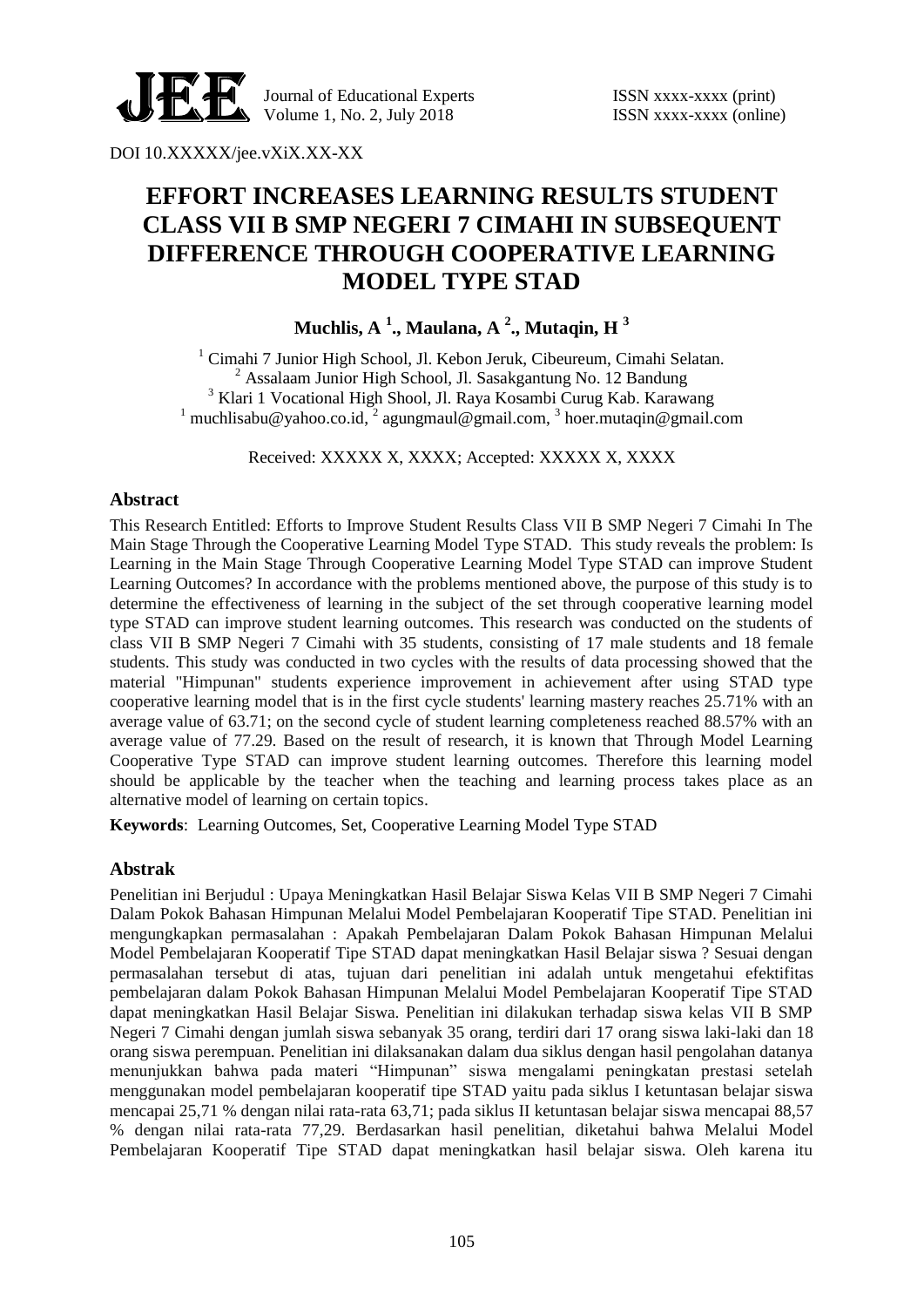seyogyanya Model pembelajaran ini dapat diterapkan oleh guru ketika proses belajar mengajar berlangsung sebagai salah satu alternatif model pembelajaran pada topik – topik tertentu.

**Kata Kunci**: Hasil Belajar, Himpunan, Model Pembelajaran Kooperatif Tipe STAD

*How to Cite: Muchlis, A., Maulana, A., & Mutaqin, H. (2018). Effort Increases Learning* Results Student Class Vii B Smp Negeri 7 Cimahi In Subsequent Difference Through Cooperative Learning Model Type STAD. *Journal of Educational Experts (JEE)*, 1 (2), XX-XX.

#### **INTRODUCTION**

Teaching and learning process (PBM) is the most important activity, in the overall educational efforts because through this process the goal of education will be achieved in the form of changes in the behavior of learners. There are three elements that must exist in the learning process of students, teachers and something that is expected after the learning activities. Saputra VD and Yuniawan, A (2012)

In the process of learning, especially the subject of mathematics, not all students have the same ability in capturing and receiving subject matter given by the teacher. There are students who are fast, some are moderate and even some are slow in receiving the subject matter.

Based on the experience of researchers in the field, math lesson is a lesson that is considered scary for most students, many students have difficulty in learning so that not a few of them end up not enjoying the lesson and will eventually have a negative impact on student learning outcomes. This makes the thinking material for teachers how to math lessons is not considered a scary subject and to be liked by students so that students' learning outcomes are expected to increase.

One of the reasons students do not like math lesson is how the way the teacher in teaching it. Students will feel bored and bored if the teacher just teach in the conventional way is by lecturing. Teachers must be creative in mixing the way of teaching such as teachers should use many models - learning models that vary in accordance with certain topics. With innovative learning models, students are expected to feel interested in learning math and ultimately will be able to improve student learning outcomes.

Based on this case, this research entitled "Efforts to Improve Student Results Class VII B SMP Negeri 7 Cimahi in the Main Stage Through Model Cooperative Learning Type STAD " This study takes the set material, as most students have difficulty in this material. Based on the experience of teachers in the field most students get the value of  $\leq$  70 or under minimal mastery.

#### **Understanding of Learning Outcomes**

According to Thobroni and Musthofa (in Kurniawati, E & Aththibby, 2014) learning outcomes are the achievements of a student with a variety of well-defined behaviors.

The result of mathematics learning is the result obtained from a series of efforts in learning mathematics to gain new experience or knowledge. Amin, A & Suadirman, SP (2016). Meanwhile, according to Ajigoena (2014) the result of learning mathematics is a change in the behavior of learners due to learning caused by the achievement of mastery or a number of materials provided in the learning process where the results can be changes in cognitive, affective and psychomotor aspects.

Based on some opinions above can be concluded that the learning outcome is a change or student achievement in a particular topic that is the result of the process of learning activities in the form of knowledge, attitude and skills.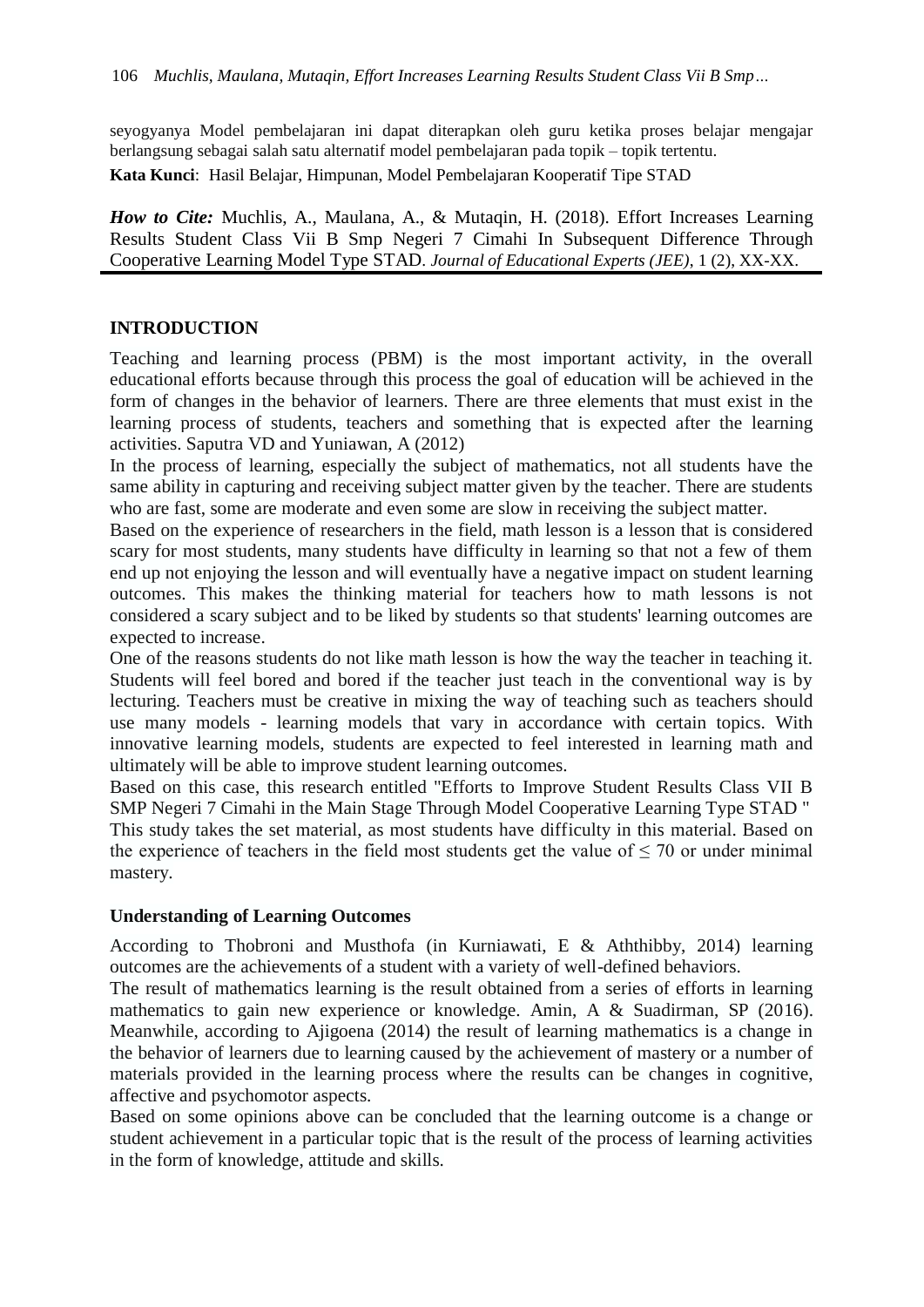#### **Understanding Model Cooperative Learning STAD type**

According to Dahlan (in Isjoni, 2013), the teaching model can be interpreted as a plan or pattern used in compiling the curriculum, organizing the subject matter, and giving instructions to teachers in the classroom. While learning according to Muhammad Surya (in Isjoni, 2013) is a process of change made by individuals to obtain a new behavior change as a whole, as a result and experience of the individual itself in interaction with the environment. The learning model according to Joice and Weil (in Isjoni, 2013) is a pattern or plan that has been planned in such a way and used to develop the curriculum, organize the subject matter, and instruct the teacher in his class. According Slavin (in Isjoni, 2013) put forward, "In cooperative learnings methods, students work together in four members teams to master material initially presented by the teacher". From the description can be stated that the Cooperative Learning is a learning model where the system of learning and working in small groups of 4-6 people in a collaborative way that can stimulate students more passionate in learning. STAD type learning method is one type of cooperative that emphasizes the existence of activities and interactions among students to mutually motivate and help each other in mastering the subject matter in order to achieve maximum performance.

Slavin says (in Abdul Majid, 2013) STAD is one of the simplest methods of cooperative learning, and is the best model for the early stages for new teachers using cooperative approach. STAD consists of five main components, namely: 1) class presentation; 2) team; 3) quiz; 4) individual progress scores; 5) team recognition

First , the class presentation. The first material introduced in STAD is a presentation in the classroom. This is a direct teaching as is often done or discussed led by the teacher, but can also include audiovisual presentations. The difference in class percentage with ordinary teaching is that the presentation should really focus on the STAD unit. In this way the sia will realize that they should really give their full attention during the class presentation, as it will help them to do quizzes and quiz scores to determine their team score.

Second , learn in teams. Students are divided into groups of 4-5 people, where they perform the assigned tasks. If there are difficulties, students who feel able to help students who have difficulty. The main function of this team is to ensure that all team members are really learning, and more specifically to prepare their members to do the quiz well. After the teacher presents the materials, the team gathers to learn activity sheets or other materials.

Third , the individual tests. After the learning is complete, proceed with an individual test (quiz). Among students are not allowed to help each other in the quiz work. So each student is individually responsible for understanding the material.

Fourth , individual development score. Furthermore, the scores obtained from the test results were recorded by the teacher for comparison with the results of previous achievements. Team score was obtained by adding an increase score of all members in one team. The average value is gained by dividing the number of increment scores divided by the number of team members.

Fifth , the team rewards. The rewards are based on the team's average score, so they can motivate them. The use of a scoring system in the STAD model is to emphasize progress rather than the correct percentage of answers.

#### **METHOD**

This research is a classroom action research . ) Classroom action research is a research conducted by teachers in their own classes through self-reflection with the aim of improving the quality of the learning process in the classroom, so that student learning outcomes can be improved (Daryanto, 2011: 4).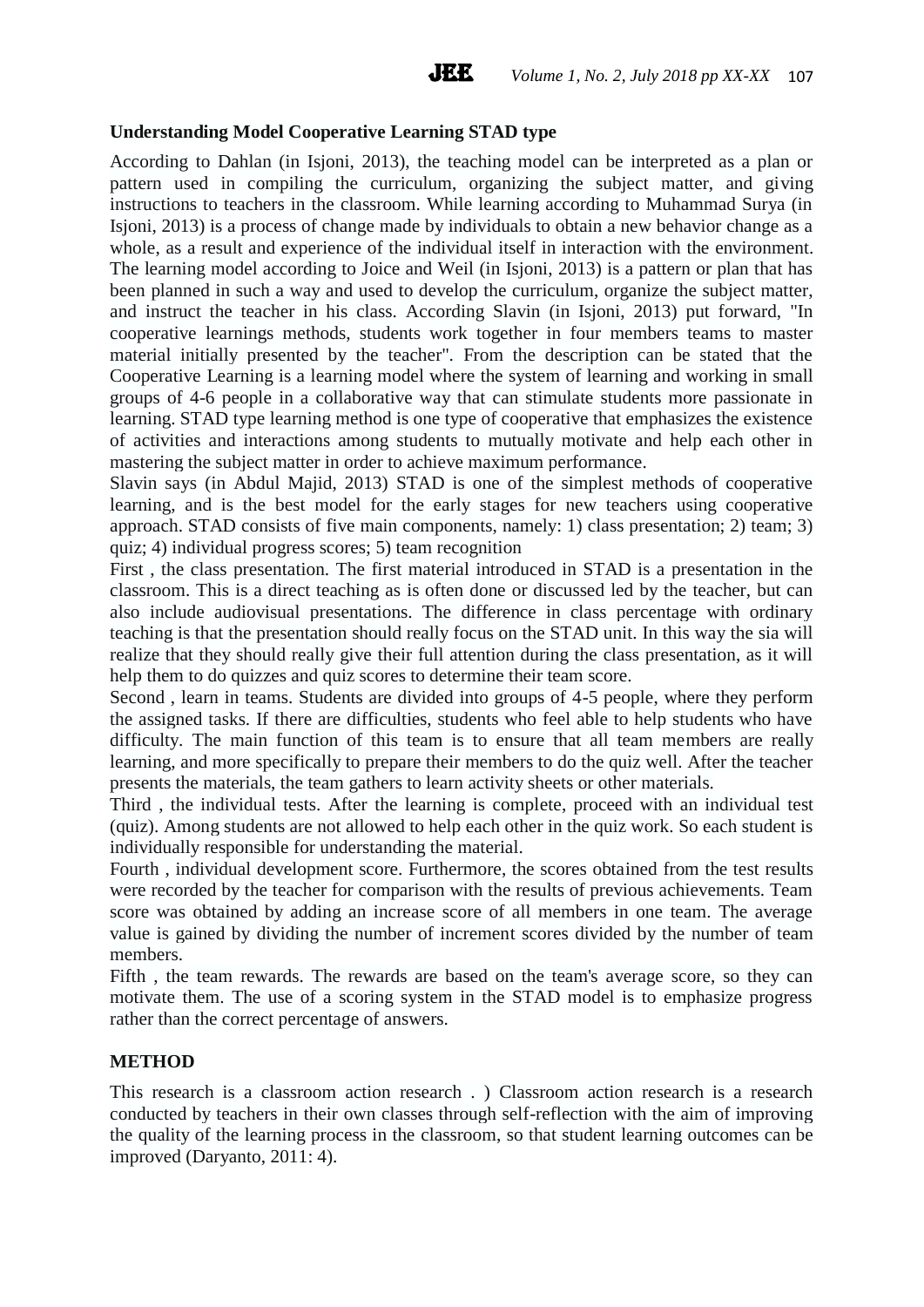The approach chosen in this classroom action research is a qualitative approach. According to McMillan and Schumacher (in Syamsudin, 2011: 73) qualitative research is an approach also called investigative approach because usually researchers collect data by face to face face-toface and interact with people in place of research.

This research was conducted in class VII B SMP Negeri 7 Cimahi in accordance with the face-to-face schedule in the semester program that has been prepared by researchers at the beginning of the school year.

The subject of this research is the students of class VII B semesters 2. Of the five existing classes, research conducted only on one class, namely the class VII B. This is with the consideration that the characteristics of class VII B is a less active class. Each time the teaching and learning activities are conducted , few students dare or take the initiative to ask questions. Similarly, when distimulus in the form of some questions, only one or twostudents who dared to raise a hand to answer. With this research is expected to change the characteristics of students of class VII B from less active students to active and appreciative students. The process of collecting data in this research is done by doing the test.

#### **RESULTS AND DISCUSSION**

Result

Next is the recapitulation of post test result of student in cycle I :

|  | Table 1. Recapitulation of Student Post Test Result In Cycle I |  |  |  |  |
|--|----------------------------------------------------------------|--|--|--|--|
|--|----------------------------------------------------------------|--|--|--|--|

| No | Description                                  | Results of |
|----|----------------------------------------------|------------|
|    |                                              | Cycle I    |
|    | The average value of the<br>test post        | 63,71      |
|    | Number of students who<br>complete the study |            |
|    | Percentage mastery learning                  | 25.71      |

From the table above can be explained that by applying STAD type cooperative learning model obtained the average value of student achievement is 63.71 and completeness of learning reached 25.71% or there are 9 students from 35 students have been completed. The result shows that in the first cycle the students are not yet finished learning, because the students get the value of  $> 75$  only 25.71% smaller than the desired percentage of completeness that is equal to 85%. This is because students are still less active in learning by using STAD type cooperative learning model.

In cycle II, the outline of learning activities by applying STAD type cooperative learning has been implemented well.

Following ne ad postes recapitulation of the students in the second cycle:

| No                    | Description              |         | <b>Results Cycle</b> |  |
|-----------------------|--------------------------|---------|----------------------|--|
|                       |                          |         |                      |  |
|                       | The average value of the |         | 77.29                |  |
|                       | test post                |         |                      |  |
| $\mathcal{D}_{\cdot}$ | Number of students who   |         | 31                   |  |
|                       | complete the study       |         |                      |  |
| 3                     | Percentage               | mastery | 88.57                |  |
|                       | learning                 |         |                      |  |

**Table 2.** Recapitulation of Student Post Results In Cycle II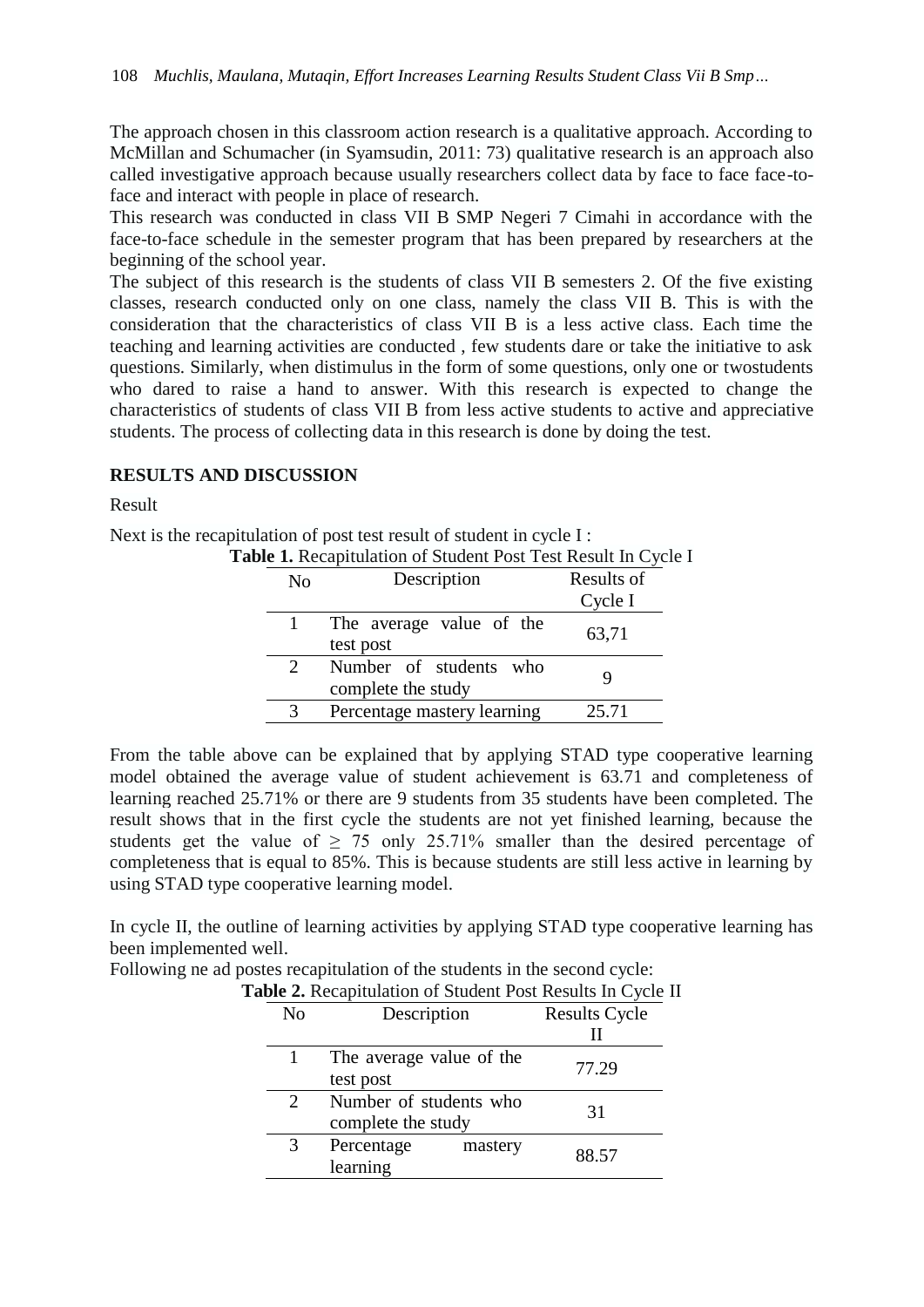From the table above can be explained that by applying STAD type cooperative learning model obtained the average value of student achievement is 77.29 and learning completeness reached 88.57% or there are 31 students from 35 students have been completed. The results show that in the second cycle has been completed in the classical student learning, because students get  $\geq$  75 by 8 8. 5 7%, this means greater than the desired percentage of completeness that is equal to 85%. This is because students are active in learning using STAD type cooperative learning model.

**JEE** 

## **Discussion**

Data supporting the success in this classroom action research can be summarized as below:

- 1. Revising again the composition of the lesson plans, ranging from teaching materials, worksheets, media and props as well as evaluation instruments as a follow-up of reflection activities have a significant impact on learning completeness.
- 2. The use of STAD type cooperative learning model supported by the maxim of learning media is very impressive in the students themselves, so that the ability of students to capture the mastery of the subject matter more leverage.
- 3. Supported by inputs and criticism from the observer at the reflection stage, both in cycle 1 and cycle 2 there is an increase in student achievement.Increased student achievement with the use of STAD type cooperative learning model seen from the acquisition of student scores both in cycle 1 and cycle 2.

# **CONCLUSION**

Based on the data and results presented in the study, the overall data showed an increase in student achievement through the use of STAD type of STI learning model in h impunan, thus supporting the basic assumption that " Learning by using STAD type learning model can improve the results student learning on the subject of the Association "Improvement of student achievement that is seen is the increasing percentage of student activeness and increasing post test.

# **REFERENCES**

- Ajigoena, AM (2014). Increasing Mathematics Learning Outcomes Through Problem Solving Methods.Tarbiya.1 (1)
- Alimah, Amin & Suadirman SP (2016). Differences in Student Learning Achievement in Mathematics from Learning Styles and Learning Models, Jurnal Prima Edukasia 4 (1) 12 - 19
- Daryanto. 2011. Classroom Action Research and Action Research School. Yogyakarta: Gava Media

Isjoni.2013. Cooperative Learning .Bandung: Alfabeta

- Kurniawati, E & Aththibby, AR (2014). Activity Improvement and Learning Outcomes Using Experimental Methods on Grade VII Students of SMP Negeri I Purbolinggo Lesson Year 2013/2014. JPF .2 (1) 2337-5973
- Majid, Abdul.2013. Learning Strategy . Bandung: PT Remaja Rosdakarya
- Saputra, DV & Yuniawan, A. (2012) Personality of Influential Lecturers on Learning Achievement. JDM. 3 (2) pp 91-100
- Sari, D.M. (2017).Analysis of Student's Mathematical Communication Ability by Using Cooperative Learning Talking Stick Type. Infinity Journal of Mathematics Education. 6 (2). P183 - 194